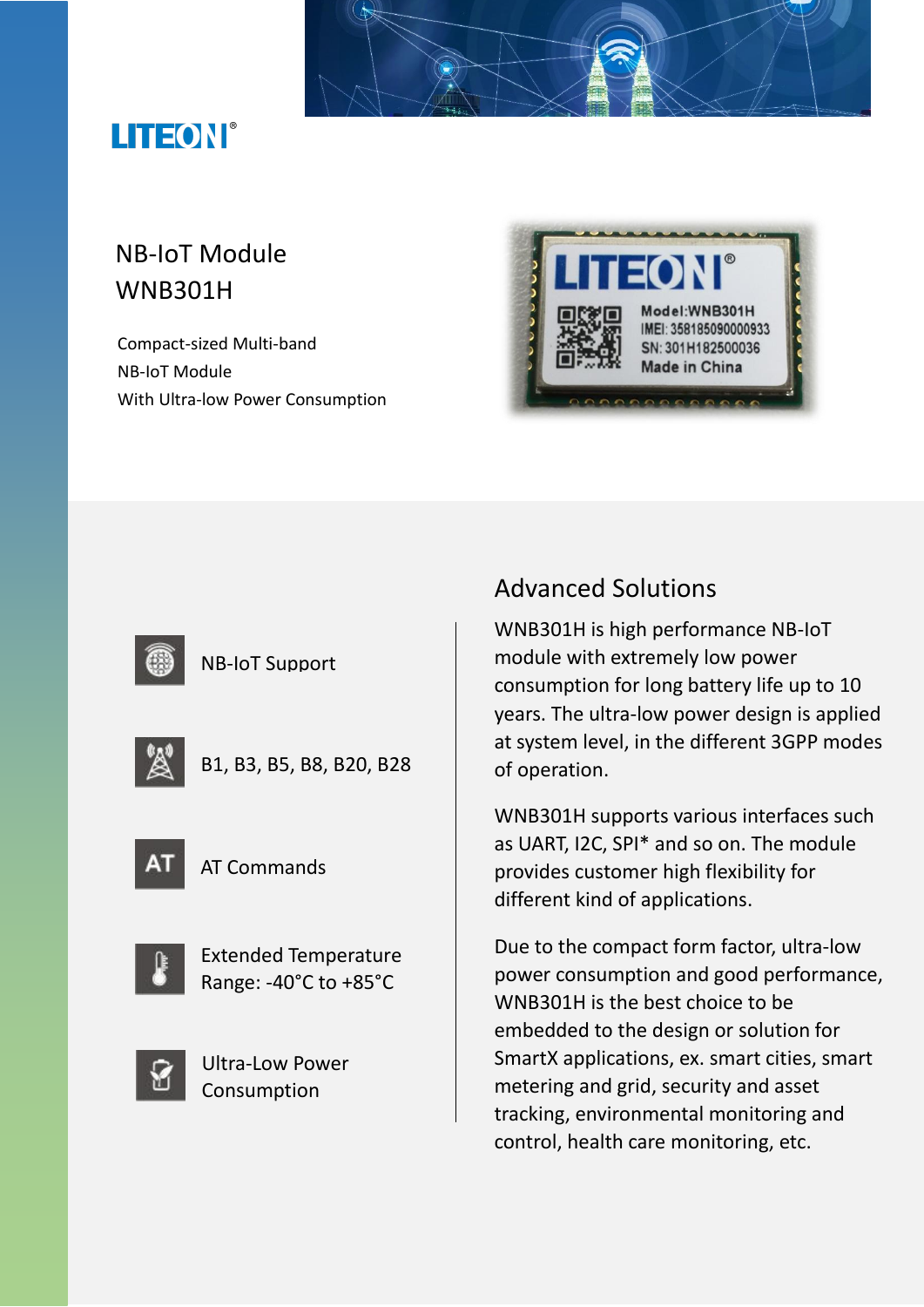## **1.1. General Description**

WNB301H is equipped with 42-pin 1.25mm pitch Stamp Pad of LCC package for PCB SMT mounting. The following chapters provide detailed descriptions of these pins:

- Power supply
- Reset interface
- **UART** interfaces
- **.** USIM interface
- ADC interface
- I2C interface\*
- Network status indication\*
- RF interface
- GPIO / SPI Interface\*

## **1.2. Pin Assignment**



Figure.1 Pin Assignment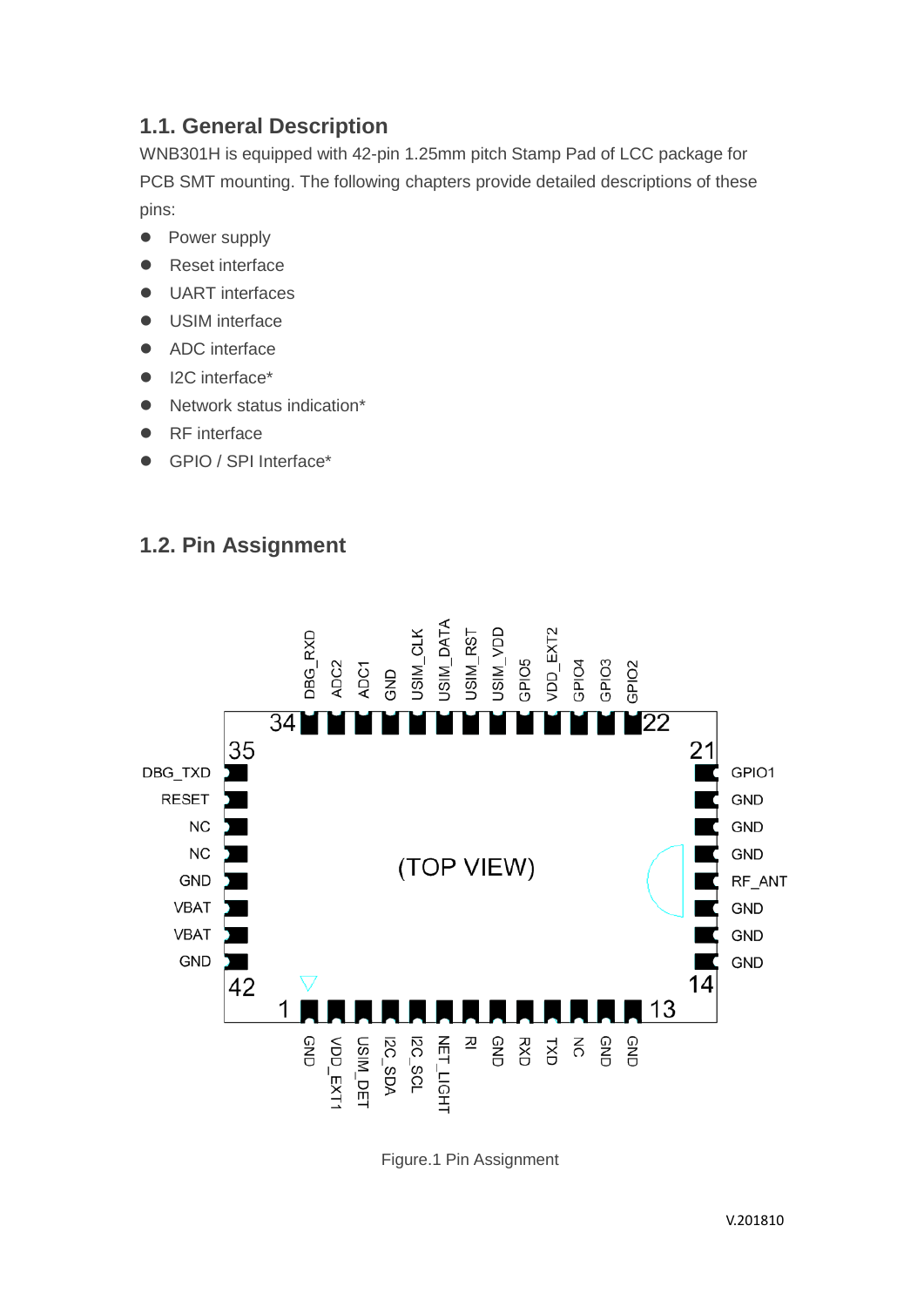## **1.3. Pin Description**

The following tables show the pin definition and description of WNB301H.

| <b>Type</b> | <b>Description</b>    |  |  |  |  |  |
|-------------|-----------------------|--|--|--|--|--|
| IO          | <b>Bidirectional</b>  |  |  |  |  |  |
| DI          | Digital Input         |  |  |  |  |  |
| DO          | <b>Digital Output</b> |  |  |  |  |  |
| PI          | Power Input           |  |  |  |  |  |
| PO          | Power Output          |  |  |  |  |  |
| AI          | Analog Input          |  |  |  |  |  |
| <b>AIO</b>  | Analog Input / Output |  |  |  |  |  |
| <b>GND</b>  | Ground                |  |  |  |  |  |

| <b>Table 1: I/O Parameters Definition</b> |  |
|-------------------------------------------|--|
|-------------------------------------------|--|

|  | Table 2: Reference Power domain of digital Pins |  |  |  |
|--|-------------------------------------------------|--|--|--|
|  |                                                 |  |  |  |

| <b>Pin Name</b>   | Pin No.                 | <b>Power Domain</b> |  |  |  |
|-------------------|-------------------------|---------------------|--|--|--|
| <b>RESET</b>      | 36                      |                     |  |  |  |
| <b>RXD</b>        | 9                       |                     |  |  |  |
| <b>TXD</b>        | 10                      |                     |  |  |  |
| $RI^*$            | $\overline{7}$          |                     |  |  |  |
| DBG_RXD           | 34                      | VDD_EXT1            |  |  |  |
| DBG_TXD           | 35                      |                     |  |  |  |
| I2C_SDA           | $\overline{\mathbf{4}}$ |                     |  |  |  |
| I2C_SCL           | 5                       |                     |  |  |  |
| NET_LIGHT         | 6                       |                     |  |  |  |
| GPIO1             | 21                      |                     |  |  |  |
| GPIO <sub>2</sub> |                         | 22                  |  |  |  |
| /SPI_CS*          |                         |                     |  |  |  |
| GPIO <sub>3</sub> | 23                      |                     |  |  |  |
| /SPI_MOSI*        |                         | VDD_EXT2            |  |  |  |
| GPIO4             | 24                      |                     |  |  |  |
| / SPI_CLK*        |                         |                     |  |  |  |
| GPIO <sub>5</sub> | 26                      |                     |  |  |  |
| /SPI_MISO*        |                         |                     |  |  |  |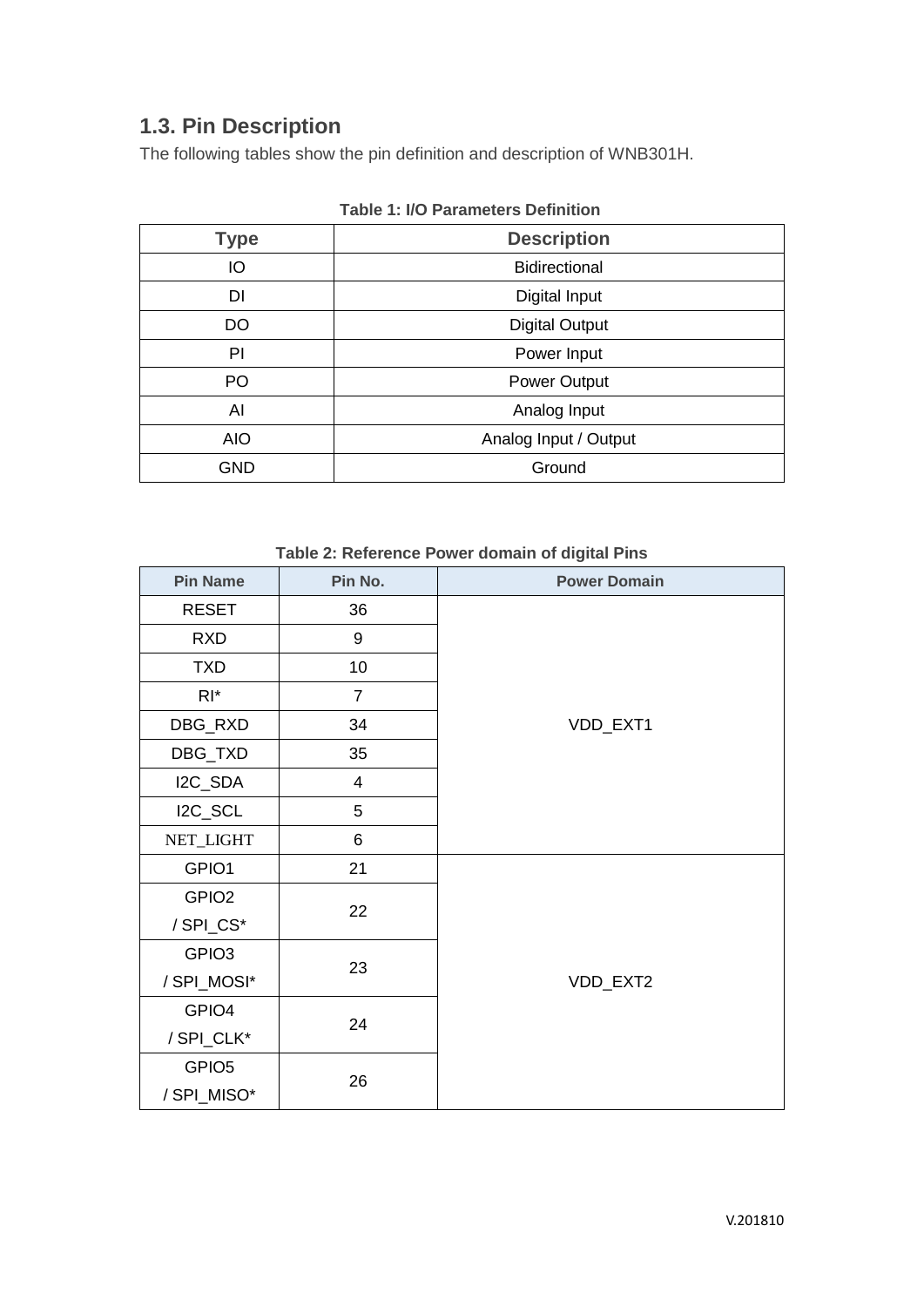| <b>Power Supply</b>   |                                                   |     |                                                                                            |                                                                                                                                                                |  |  |  |
|-----------------------|---------------------------------------------------|-----|--------------------------------------------------------------------------------------------|----------------------------------------------------------------------------------------------------------------------------------------------------------------|--|--|--|
| <b>Pin Name</b>       | Pin No.                                           | I/O | <b>Description</b>                                                                         | <b>Comment</b>                                                                                                                                                 |  |  |  |
| <b>VBAT</b>           | 40, 41                                            | PI  | Power supply,<br>Voltage range: $3.1$ ~<br>4.2V<br>Typ.: 3.6V                              |                                                                                                                                                                |  |  |  |
| VDD_EXT1              | $\overline{2}$                                    | PO  | Reference voltage for<br>external circuit.<br>VDD_EXT1= default<br>1.8V<br>lo $MAX = 10mA$ | If unused, keep this<br>pin open.<br>Recommend to add a<br>4.7uF bypass<br>capacitor when using<br>this pin. The VDD<br>would be off as<br>working at PSM mode |  |  |  |
| VDD_EXT2              | 25                                                | PO  | Reference voltage for<br>external circuit.<br>VDD_EXT2= default<br>3.0V<br>lo MAX.=3mA     | If unused, keep this<br>pin open.<br>Recommend to add a<br>4.7uF bypass<br>capacitor when using<br>this pin. The VDD<br>would be off as<br>working at PSM mode |  |  |  |
| <b>GND</b>            | 1, 8,<br>$12 - 16$ ,<br>$18 - 20$ ,<br>31, 39, 42 | G   | Ground                                                                                     |                                                                                                                                                                |  |  |  |
|                       | <b>Reset Interface</b>                            |     |                                                                                            |                                                                                                                                                                |  |  |  |
| <b>Pin Name</b>       | Pin No.                                           | I/O | <b>Description</b>                                                                         | <b>Comment</b>                                                                                                                                                 |  |  |  |
| <b>RESET</b>          | 36                                                | DI  | Reset the module                                                                           | Recommend to add a<br>47k ohm Pull-High<br>resistor to VDD EXT1                                                                                                |  |  |  |
| <b>UART Interface</b> |                                                   |     |                                                                                            |                                                                                                                                                                |  |  |  |
| <b>Pin Name</b>       | Pin No.                                           | I/O | <b>Description</b>                                                                         | <b>Comment</b>                                                                                                                                                 |  |  |  |
| <b>RXD</b>            | 9                                                 | DI  | Receive data                                                                               | 1.8V power domain<br>(Please contact LITE-<br>ON for optional TTL                                                                                              |  |  |  |

**Table 3: Pin Description**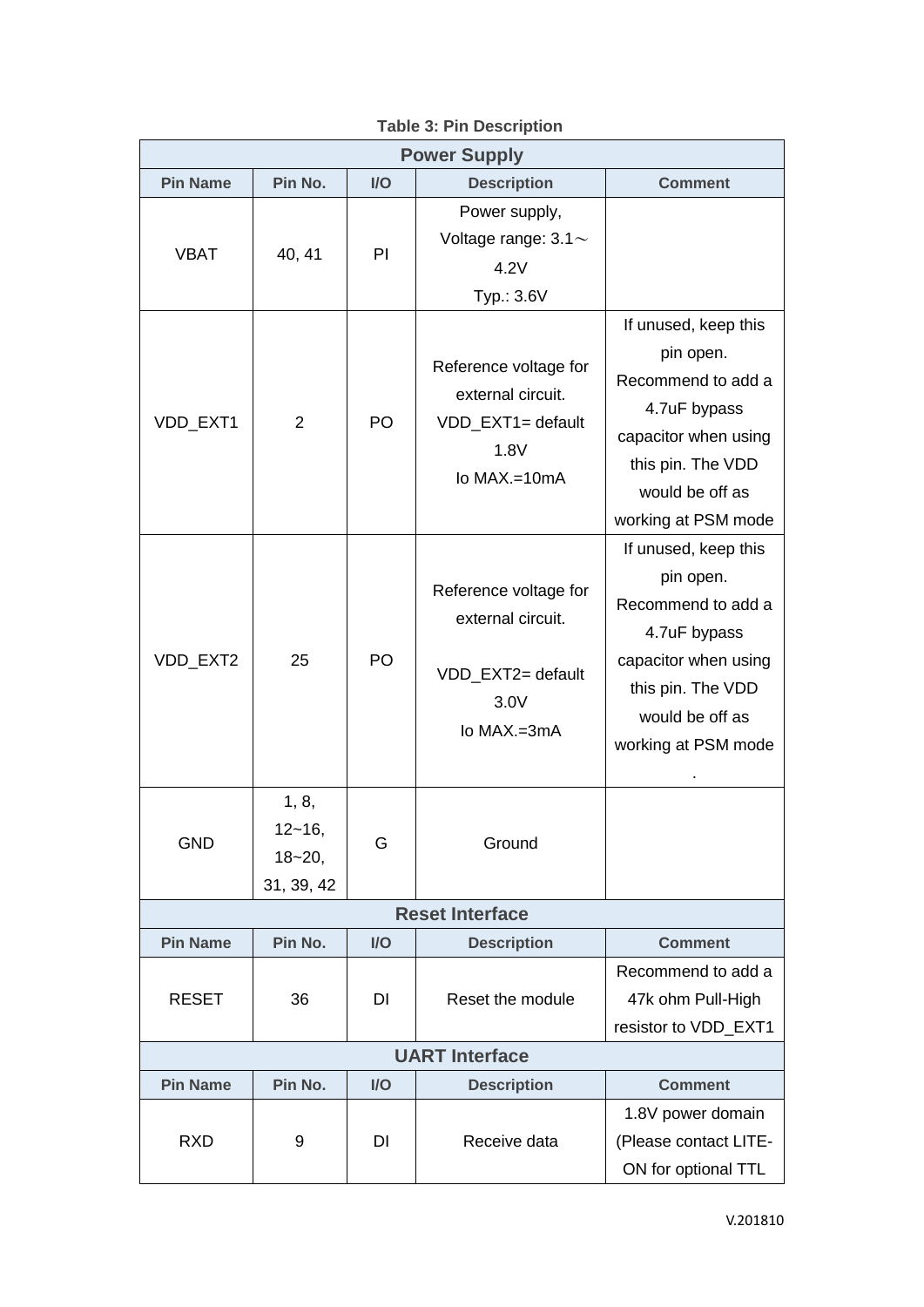|                  |                |           |                                                                                                                                                           | voltage domain)                                                                                              |
|------------------|----------------|-----------|-----------------------------------------------------------------------------------------------------------------------------------------------------------|--------------------------------------------------------------------------------------------------------------|
| <b>TXD</b>       | 10             | DO        | Transmit data                                                                                                                                             | 1.8V power domain<br>(Please contact LITE-<br>ON for optional TTL<br>voltage domain)                         |
| R <sub>l</sub>   | 7              | DO        | Ring indicator                                                                                                                                            | If unused, keep this<br>pin open                                                                             |
| DBG_RXD          | 34             | DI        | Receive data                                                                                                                                              | If unused, keep this<br>pin open                                                                             |
| DBG_TXD          | 35             | <b>DO</b> | <b>Transmit data</b>                                                                                                                                      | If unused, keep this<br>pin open                                                                             |
|                  |                |           | (U)SIM Interface                                                                                                                                          |                                                                                                              |
| <b>Pin Name</b>  | Pin No.        | I/O       | <b>Description</b>                                                                                                                                        | <b>Comment</b>                                                                                               |
| USIM_VDD         | 27             | PO        | Power output for USIM<br>card. Both 1.8V and 3V<br>SIM Card is support.<br><b>Output Voltage</b><br>depends on SIM card<br>types automatically<br>switch. | All lines of USIM<br>1.<br>interface should<br>be protected with<br>ESD component.<br>It's recommended<br>2. |
| USIM_RST         | 28             | <b>DO</b> | <b>USIM card reset</b>                                                                                                                                    | to add 20k ohm                                                                                               |
| USIM_DATA        | 29             | IO        | USIM Card data I/O<br>with Internal pulled up                                                                                                             | resistor between<br>USIM DATA and<br>USIM_VDD                                                                |
| USIM_CLK         | 30             | <b>DO</b> | <b>USIM card clock</b>                                                                                                                                    |                                                                                                              |
| USIM_DET*        | 3              | DI        | USIM card detecting<br>input                                                                                                                              |                                                                                                              |
|                  |                |           | <b>ADC</b> Interface                                                                                                                                      |                                                                                                              |
| <b>Pin Name</b>  | Pin No.        | I/O       | <b>Description</b>                                                                                                                                        | <b>Comment</b>                                                                                               |
| ADC1             | 32             | AI        | ADC input voltage<br>range: 0~4V and ADC<br>input voltage < VBAT                                                                                          | If unused, keep this<br>pin open.                                                                            |
| ADC <sub>2</sub> | 33             | AI        | ADC input voltage<br>range: 0~4V and ADC<br>input voltage < VBAT                                                                                          | If unused, keep this<br>pin open.                                                                            |
|                  |                |           | <b>Ring Indicator(RI)*</b>                                                                                                                                |                                                                                                              |
| <b>Pin Name</b>  | Pin No.        | I/O       | <b>Description</b>                                                                                                                                        | <b>Comment</b>                                                                                               |
| $R^*$            | $\overline{7}$ | DO        | Ring Indicator                                                                                                                                            | If unused, keep this<br>pin open.                                                                            |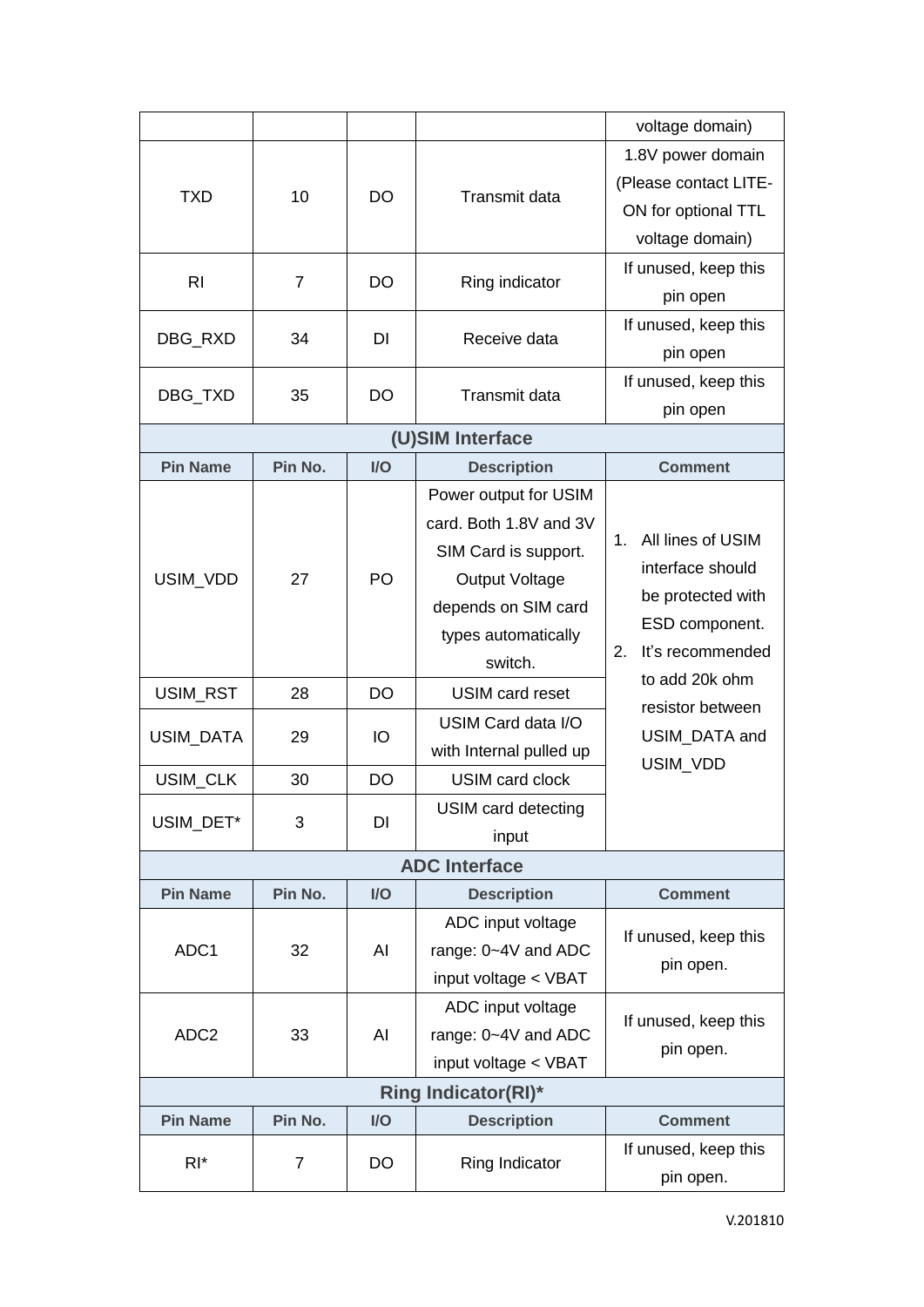| <b>I2C</b> Interface |         |            |                                   |                             |  |  |
|----------------------|---------|------------|-----------------------------------|-----------------------------|--|--|
| <b>Pin Name</b>      | Pin No. | I/O        | <b>Description</b>                | <b>Comment</b>              |  |  |
|                      |         |            | I2C data input/output             | If unused, keep them        |  |  |
| I2C_SDA              | 4       | IO         |                                   | open, or else pull          |  |  |
|                      |         |            |                                   | them up via resistors       |  |  |
|                      |         |            |                                   | to the VDD_EXT1.            |  |  |
| I2C_SCL              | 5       | <b>DO</b>  | I2C clock output                  | (Please check with          |  |  |
|                      |         |            |                                   | LITE-ON about the           |  |  |
|                      |         |            |                                   | sensors support list)       |  |  |
|                      |         |            | <b>Network status indication*</b> |                             |  |  |
| <b>Pin Name</b>      | Pin No. | I/O        | <b>Description</b>                | <b>Comment</b>              |  |  |
|                      |         |            | LED control output as             | If unused, keep this        |  |  |
| NET_LIGHT*           | 6       | <b>DO</b>  | network status                    | pin open.                   |  |  |
|                      |         |            | indication.                       |                             |  |  |
|                      |         |            | <b>RF</b> Interface               |                             |  |  |
| <b>Pin Name</b>      | Pin No. | I/O        | <b>Description</b>                | <b>Comment</b>              |  |  |
|                      |         |            |                                   | Layout the 50ohm RF         |  |  |
| RF_ANT               | 17      | <b>AIO</b> | RF Antenna PAD                    | trace to Antenna as         |  |  |
|                      |         |            |                                   | short as possible.          |  |  |
|                      |         |            | <b>GPIO / SPI interface*</b>      |                             |  |  |
| <b>Pin Name</b>      | Pin No. | I/O        | <b>Description</b>                | <b>Comment</b>              |  |  |
| GPIO1                | 21      | DO         | Default: GPIO                     |                             |  |  |
|                      |         |            | Optional: STATUS                  | <b>GPIO Default Voltage</b> |  |  |
| GPIO <sub>2</sub>    | 22      | <b>DO</b>  | Default: GPIO                     | domain: 3.0V                |  |  |
| /SPI_CS*             |         |            | Optional: SPI_CS*                 | (Please contact LITE-       |  |  |
| GPIO <sub>3</sub>    |         | DO         | Default: GPIO                     | ON for optional TTL         |  |  |
| /SPI_MOSI*           | 23      |            | Optional: SPI_MOSI*               | voltage domain)             |  |  |
| GPIO4                |         |            | Default: GPIO                     |                             |  |  |
| / SPI CLK*           | 24      | DO         | Optional: SPI_CLK*                | If unused, keep these       |  |  |
| GPIO <sub>5</sub>    |         |            | Default: GPIO                     | pins open.                  |  |  |
| /SPI_MISO*           | 26      | DO/DI      | Optional: SPI_MISO*               |                             |  |  |
| <b>NC Pin</b>        |         |            |                                   |                             |  |  |
| <b>Pin Name</b>      | Pin No. | I/O        | <b>Description</b>                | <b>Comment</b>              |  |  |
| <b>NC</b>            | 11      |            |                                   |                             |  |  |
| <b>NC</b>            | 37      |            | No Connection                     | Keep them open              |  |  |
| <b>NC</b>            | 38      |            |                                   |                             |  |  |

"\*" means under development.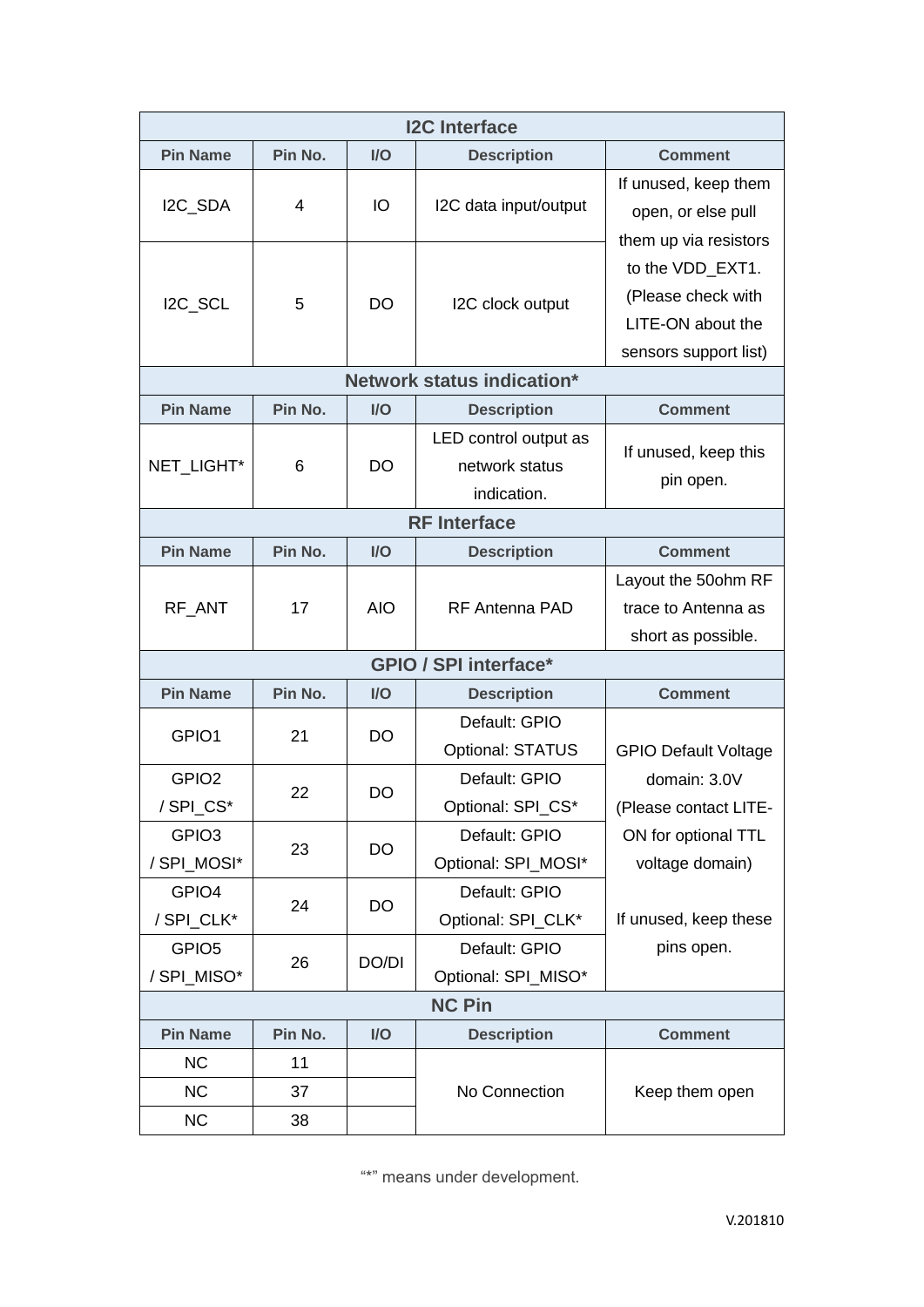### **1.4. Mechanical Information**

The following figure shows the package outline drawing of WNB301H.



Figure.2 Dimensions

## **1.5. Recommended Land-pattern**

The following figure shows the recommended land-pattern of WNB301H